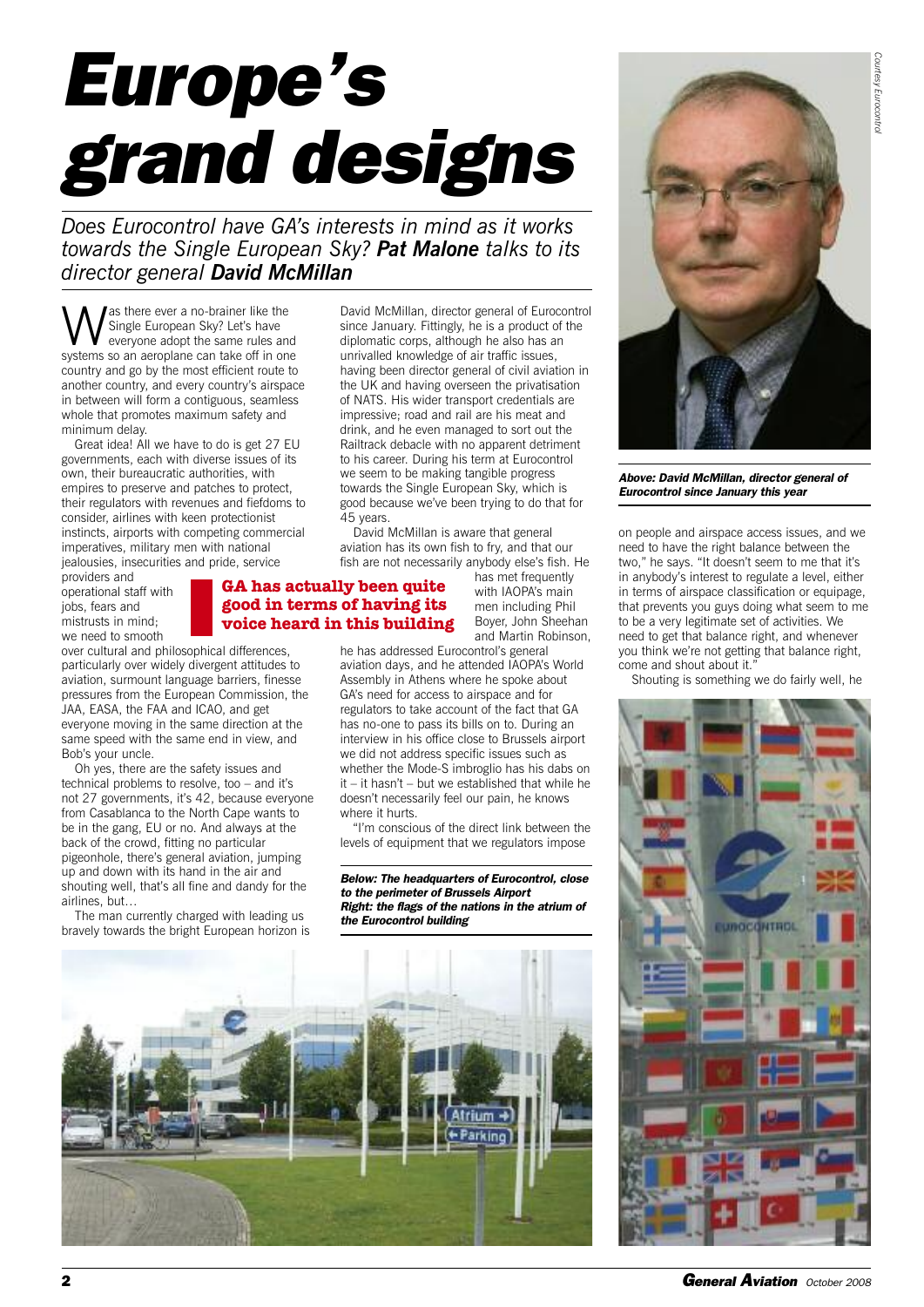thinks. "GA has actually been quite good in terms of having its voice heard in this building. I certainly don't feel GA is disadvantaged – I've had Martin Robinson in this office a couple of time, I've accepted invitations to attend your events, and with our general aviation open days there is an established framework for getting your views across. But this is not the time to pull back on the resources. These are pivotal times, with the Single European Sky second package and SESAR getting under way. This is a time to make sure your voice really is heard<sup>®</sup>

The cost of involvement in SESAR is a bone of contention. IAOPA-Europe paid some 400,000 euros to be part of the Joint Undertaking that established the basic building blocks for SESAR during its definition phase. But now, during the development phase, that the bill has risen to a minimum of 250,000 euros a year, it's a game that's too rich for us. Why should cash be a factor in what is essentially a democratic planning process? Are we really not disadvantaged?

"You're not buying your way into membership, I know that," Mr McMillan says. "The SESAR Joint Undertaking has been set up as a joint enterprise bringing people together to make commitments to develop. That gives those people a seat at the table, but it doesn't mean that they are the only people who have influence over the process. SESAR success will come if it's something which people generally buy into, so we in Eurocontrol and the European Commission, as the two founding members, have made provision to give airspace users a free seat at the table, as it were. Obviously that's one seat, and you need to have a coalition of airspace users and make sure that your voice is heard within it."

The concept of calling the tune without paying the piper is one that might be explained in different ways by the organisations and companies that are spending millions of euros to be part of the Joint Undertaking, but we're stuck with it. "The long stop," says Mr McMillan, "which is always open to you, is to come and see me or one of the senior directors. Our doors are open, we will talk to

*Below: watching VC10s air-to-air refuelling over the North Sea was a fascinating experience for David McMillan*



*Above: more than 2,000 people work for Eurocontrol, 700 in the headquarters building*

you, and we will certainly use the general aviation day as the place to debate what all this means for you."

David McMillan is not an aviator, although he enjoys flying as a passenger and his son is thinking of taking up the noble profession. "I never felt the urge to learn to fly," he says. "I've thought about it – I enjoy being flown, I enjoy being around aviation, and I've always found aviation to be a fascinating business. I have been allowed to fly simulators with rather modest results, and I have taken it no further."

His first exposure to aviation came in 1980 when he was a diplomat in revolution-era Zimbabwe. "I was posted to the office of the governor of Southern Rhodesia, so I was there for the very start of independence," he says. "I sat in the Rufaro Stadium with Bob Marley and the Wailers as the teargas wafted over the crowd from the rioting outside. Then I transformed into the British High Commission, and one of my responsibilities, I discovered,



was to look after air service negotiations. We negotiated with the Zimbabweans to get Air Zimbabwe started back into London, and the big debate then was, well, Central African Airways has access to Heathrow, so why can't we? They ended up going to Gatwick, which remains the situation."

Later Mr McMillan decided the diplomat's life was too peripatetic for stable family life and swapped jobs with Giles Paxman, brother of the more famous Jeremy, finding himself in the Department of the Environment in Whitehall dealing with international shipping. When he was posted to Washington an aviation brief was added, and he'd hardly been away from it since. "Aviation has been a thread in all my time in transport," he says. "Of all the transport modes I find aviation the most interesting, the most global, in a sense the easiest to understand, and when you see aviation in action, there's something exciting and fascinating about getting metal into the sky."

After his Washington stint he was secretary to RUCATSE, the inquiry into runway capacity in south east England, and (with other transport jobs in between) he privatised NATS and served as director general of civil aviation in the UK. "I had a lot of exposure to the military side," he says. "I remember particularly being taken up one day on one of the VC10s and sitting over the North Sea watching air-to-air refuelling, a fascinating experience. As UK director general I did get much more exposure to general aviation – I wouldn't take it as my specialist subject in Mastermind but I acquired a broad understanding. We encouraged the CAA to do a study of general aviation to establish the importance of the sector, and it became very clear if it hadn't been before that it's a very significant sector, a major part of aviation."

# **In the beginning**

Eurocontrol was established in 1963 with the initial aim of harmonising upper airspace across Europe. Participation was voluntary, and progress was slow. "Governments have a responsibility under the Chicago Convention to provide for ATC in their airspace, and that's not something that they can step out of and they take it very seriously," says Mr McMillan. "The primary duty of every government is to ensure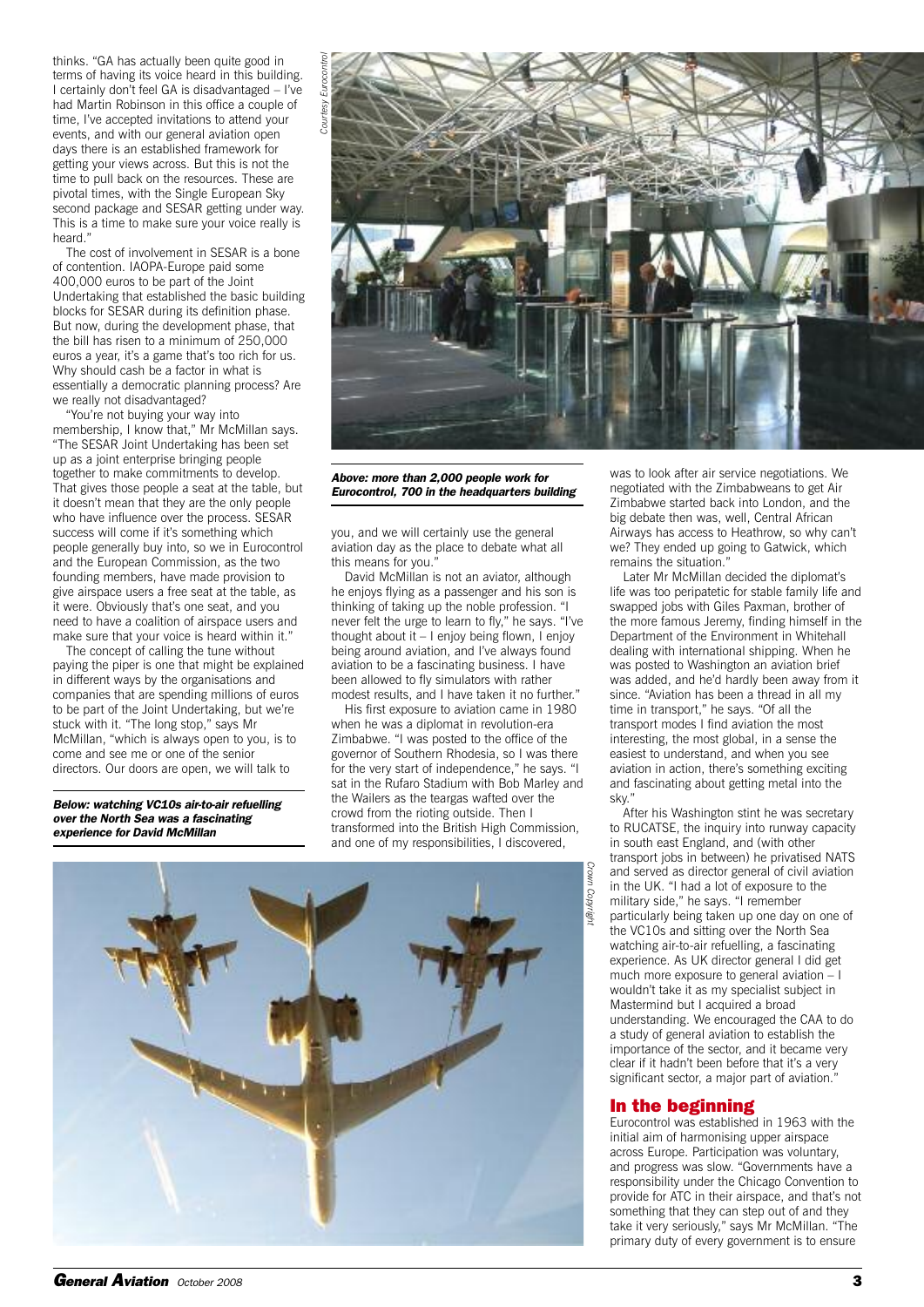*Courtesy Eurocontrol*

the security and safety of its people. Air traffic management is about providing services to civil and military users and making sure that you can defend your airspace and territory. Put those things together and you'll see why governments tend to be cautious. In my view it's disappointing that they've been quite as cautious as they have been over the years, but we are making progress, especially now as we are backed by the EC's ability to mandate things, and thus we can make step changes. We can direct that things be done – I haven't had to yet, but it's a useful tool."

He has made changes to the organisation in his nine months at the helm, mostly aimed at making it quicker on its feet and more open in its attitudes. "I came to an organisation which I thought needed to evolve, so I've spent a lot of energy on improving and managing internal governance, coming up with ideas on how we can make the Provisional Council (the body through which member states are represented at Eurocontrol) more effective, how we can have management supervisory boards for some of our activities so that we are more



commercially focussed, and enhancing the role of the Air Navigation Services Board, where the ANSPs and airspace users come together." It seems clear Mr McMillan's experience at NATS left him with the feeling that ANSPs had insufficient clout at Eurocontrol, and he has moved quickly to elevate their status.

He goes on: "I've been trying to cut down the number of directors to make us a leaner



and more focussed organisation, and what with pushing through some reforms in the way we manage ourselves, that's taken up the bulk of my time. The two words I've been pushing since I came here are 'partnership' and 'transparency'. Eurocontrol is a fantastic organisation – the more I see of the people, the more I am impressed about the depths of the technical knowledge and the range of

### *Above: Eurocontrol's Central Flow Management Unit operations room Left: Eurocontrol's Upper Area Control Centre in Maastricht*

specialisms, but even an organisation as gifted as this only really delivers when it operates in partnership with other people. We need to implicate others in our agenda, and I think we needed to do better on that. It's great to be a leader, but it's not good to be 'the' leader; its' better to be one of the leading organisations in Europe driving this forward."

The need to juggle countless stakeholders with sometimes inimical standpoints calls on his diplomatic skills. "A lot of what I do is managing this organisation's interfaces with other people – with states, governments, regulators, ANSPs, with airspace users and the military, with the EC and EASA, FAA, ICAO and so on. There's a heavy external representation part of the job and I could spend all of my time doing that. I don't, but it takes up about a third of my time, maybe more.

"Given that the EC has the ability to be a legislator, it's very important that that legislation is well informed and well crafted, and properly consulted upon. In the UK, consultation is a legislative requirement, and long before I came to Eurocontrol, that was the way Eurocontrol operated as well. It may be we could do better, but we have a very extensive range of consultation processes, people come in from all over the place to participate, and that includes representatives of general aviation. It may not be perfect, but it works."

# **Stunted growth**

On June 27th this year there were 34,476 movements in European skies, an all-time record. Delays are substantially down on the turn of the century despite the traffic increase, but Eurocontrol's aim is to handle up to 50,000 movements daily by 2020, at an average of 37,500 per day, with an average delay of one minute or less, and that calls for a 35 percent increase in capacity. Economic conditions may give them a breather as they race to increase capacity, but Mr McMillan does not believe we have come to a brick wall in the sky. "In the last four months the average rate of growth has been just a squeeze over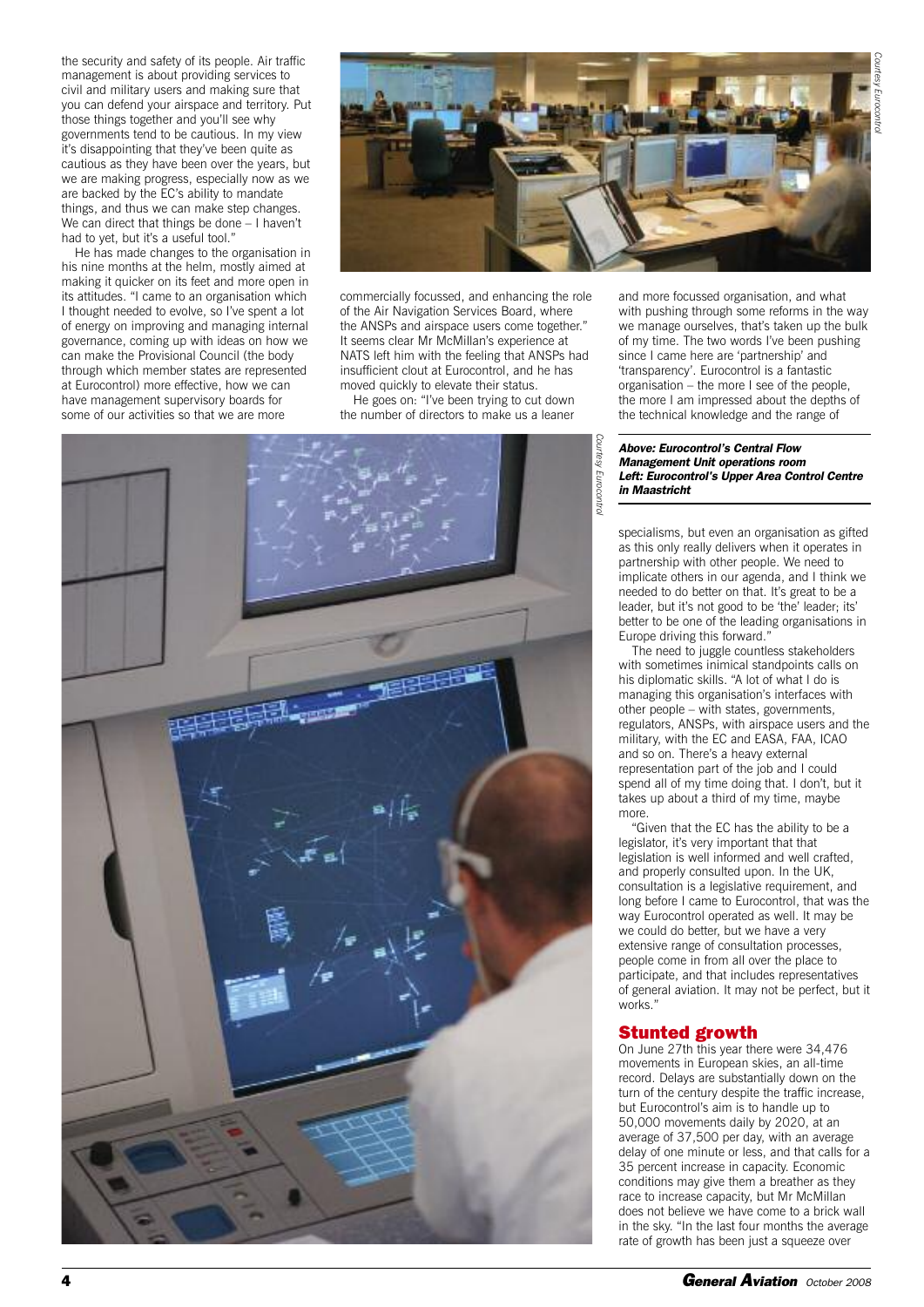### *Right: "I think we're seeing firm orders for about 100 VLJs a year in Europe"*

one percent," he says. "Last year at the same time it was about five percent. It's very dependent on the price of fuel. Looking at what's already in the flight planning system towards the end of the year, we are getting near to the situation where we might actually see a decline in air traffic levels compared to the previous year. We think next year is likely to see a continuing contraction in growth. Given the price of fuel and the fact that European economies are less robust than they were, and put that together with a market which I suspect in some areas is rapidly reaching maturity, and I think you could expect to see a levelling off.

"You've got to think, is this a hiccup or is this a long-term structural change? At the moment there's nothing that's led us to believe that this is a once-and-for-all redirection in aviation. Since the Second World War the rate of growth has, with hiccups, been broadly constant, and at the moment we expect that that is the way we're going. It makes it hard to predict whether we'll need to make a particular investment in two years time or three years time, but it seems pretty clear that we need to prepare for the levels of growth that we were predicting when the SESAR programme was put together. Having said that, you can't afford to assume that things will go that way, so we're carrying on the studies, and we're watching things very closely."

One growth anomaly may be very light jets, for which Eurocontrol is doing some serious forward planning. "I think we're seeing firm



orders for about 100 VLJs a year in Europe," says Mr McMillan. "At a rough average of three flights per day per aircraft, that is not an insignificant amount of growth. It's also growth which we think will be concentrated in the core corridor, England down to northern Italy – it's not happening in an area where there's a lot of spare airspace. These aircraft will be flying at roughly the same flight levels as commercial aircraft but they don't necessarily have the same operational characteristics – they fly a bit slower, typically, so it's an issue to be addressed. We will be holding another workshop on VLJs in Budapest where we'll try

to get the potential operators and the ANSPs together, and run realistic simulations on how these aircraft would impact on the system."

# **Green skies**

Mr McMillan has also moved to elevate the environment up the agenda. "Eurocontrol has two roles on the environment," he says. "The first is to educate, because there's a lot of illinformed comment about the environmental performance of the air traffic system. One thing we have here is a huge amount of data about how the system really does operate, so I think one of our key duties is to get that information